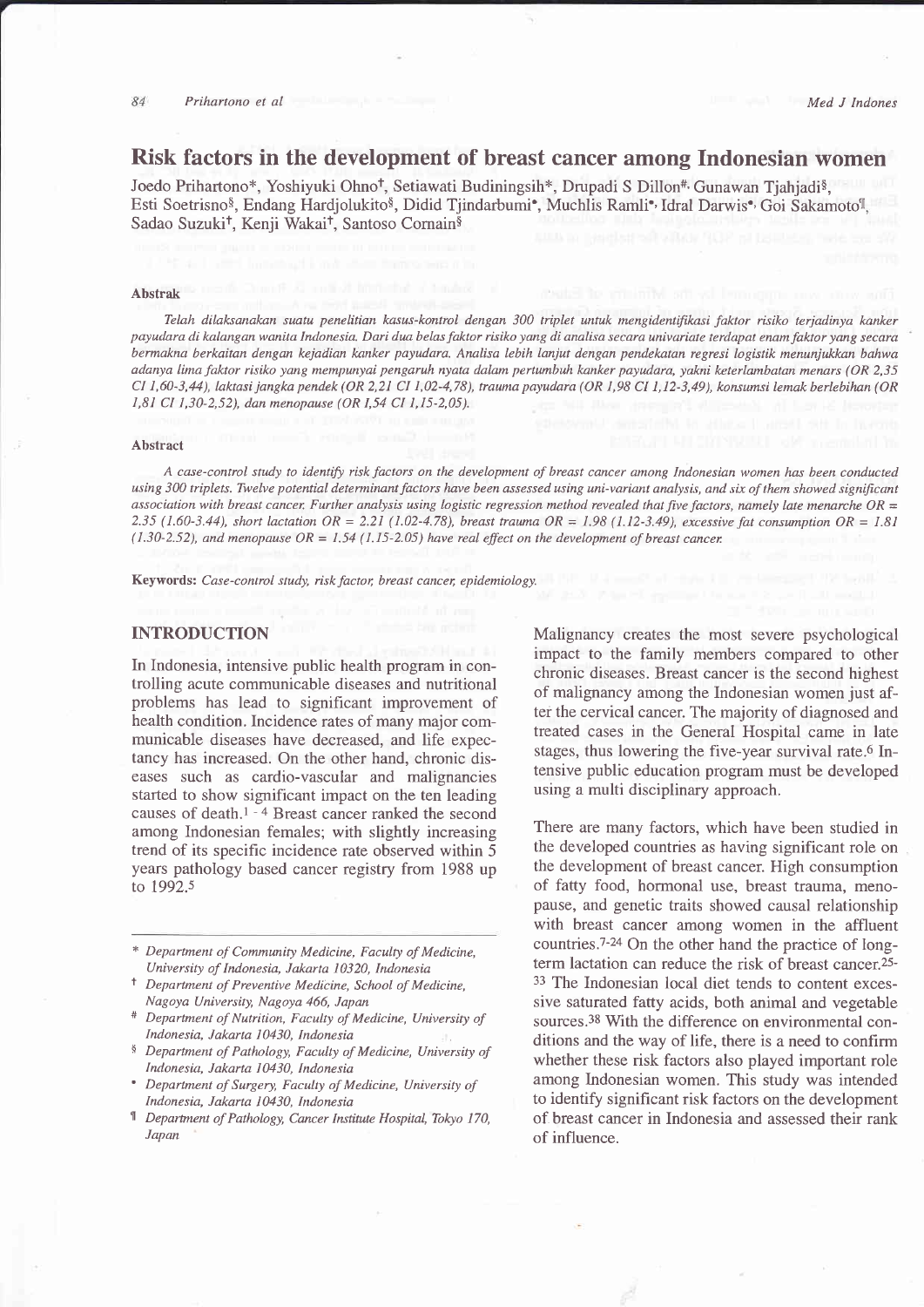#### MATERIALS AND METHODS

A case-control study design with I:2 ratio was applied in this assessment. Two types of study subjects were used in this study. The patients were defined as all newly diagnosed breast cancer patients who came to Jakarta General Hospital during the study period of 1989 to 1992. Almost all of breast cancer patients in the area, especially those from middle to lower socio economic level, will be referred to this hospital. The diagnosis of breast cancer was performed either histopathologically or using Ultra Sound/Mammography.6,35

The controls were defined as non-breast tumor and non-malignancy patients who came for medical assistance to the surgery or other departments of the General Hospital during the study period. For every breast cancer patient there were. two hospital controls at the same age range to increase its statistical power. Using a 95% confidence limit, statistical power of 80% and assumed relative risk of two times, with an average 40% of risk factor's exposure rate, this study has recruited 300 cases and 600 controls in a single hospital.

Demographic characteristics of the respondents were gathered through a structured interview, while medical data were collected through physical examination. Nutritional data were collected and probed indepthly using a simple food model. Since the control must be free from any breast tumor, the trained paramedics also examined the respondents through breast palpation to exclude controls with breast lump;'

The twelve risk factors which were included in this study are present weight, age at first sexual contact, parity, education, late menarche, menopause, hormonal use, breast trauma, lactation, genetic trait, fat and protein consumption. Each potential risk factor was assessed through uni-variant analysis and was measured its estimated Relative Risk and the 95% confidence intervals. For all significant risk factors, a further analysis has been applied to assess the strength of association for each determinant factor given that all other factors retained as constant. Logistic regression method was selected for this multi-variate analysis.36

Excessive fat and high protein consumption was defined if the subject consumed more than 4 days per week at usual food-size. Low educational level was defined for those who only had elementary education. Late menarche was defined for subject who experienced menarche at the age of 16 years or later. Shortterm breast-feeding was defined for subject who has a total breast-fed period of less than 6 months.

# RESULTS

Age distribution of cases and controls showed that the majority of study respondents came from 30 to 49 years age group, 54% for cases and 53% for controls. There are small percentages of cases and controls that aged less than 30 years. Old respondents who aged more than 69 years comprised of 3% for cases and 2.5% for controls. The average age of cases is  $47 \pm$ 11.9 years, while for controls is  $46.9 \pm 12$  years (see Table 1).

|  | <b>Table 1.</b> Age distribution of cases and controls |  |  |  |
|--|--------------------------------------------------------|--|--|--|
|--|--------------------------------------------------------|--|--|--|

| Age distribution  | Cases $(n=300)$ | Controls $(n=600)$ |  |  |
|-------------------|-----------------|--------------------|--|--|
| Under 30 years    | 4.7 %           | 5.0 $%$            |  |  |
| 30 - 39 years     | 23.3%           | 27.8 %             |  |  |
| 40 - 49 years     | 31.0 %          | 25.8%              |  |  |
| 50 - 59 years     | 18.3 %          | 20.8 %             |  |  |
| $60 - 69$ years   | 19.7%           | 18.0 %             |  |  |
| Above 69 years    | 3.0 $%$         | $2.5\%$            |  |  |
| Mean age and S.D. | $47.0 \pm 11.9$ | $46.9 \pm 12.0$    |  |  |

Among the 300 breast cancer cases, 80% of them came at the late stages. More than 57% of breast cancer cases are already at the III-B or more severe stage which have low response to the available treatment.

Table 2. Clinical stage of breast cancer cases

| Clinical stage | Number | Percentage |
|----------------|--------|------------|
| Stage I        | 14     | 4.7        |
| Stage II       | 46     | 15.3       |
| Stage III-A    | 68     | 22.7       |
| Stage III-B    | 116    | 38.7       |
| Stage IV       | 56     | 18.6       |
| <b>TOTAL</b>   | 300    | 100.0      |

The selection of controls did not interfere with the possible determinant factors. No control subject was diagnosed of having any disease, which has confirmed causal association with any potential factor, whether increasing or decreasing association (see Figure 1). The majority of control group were healthy women who visit the hospital for consultation. Thirty-four percents of control visited surgery department seeking medical assistance for ordinary medical problems.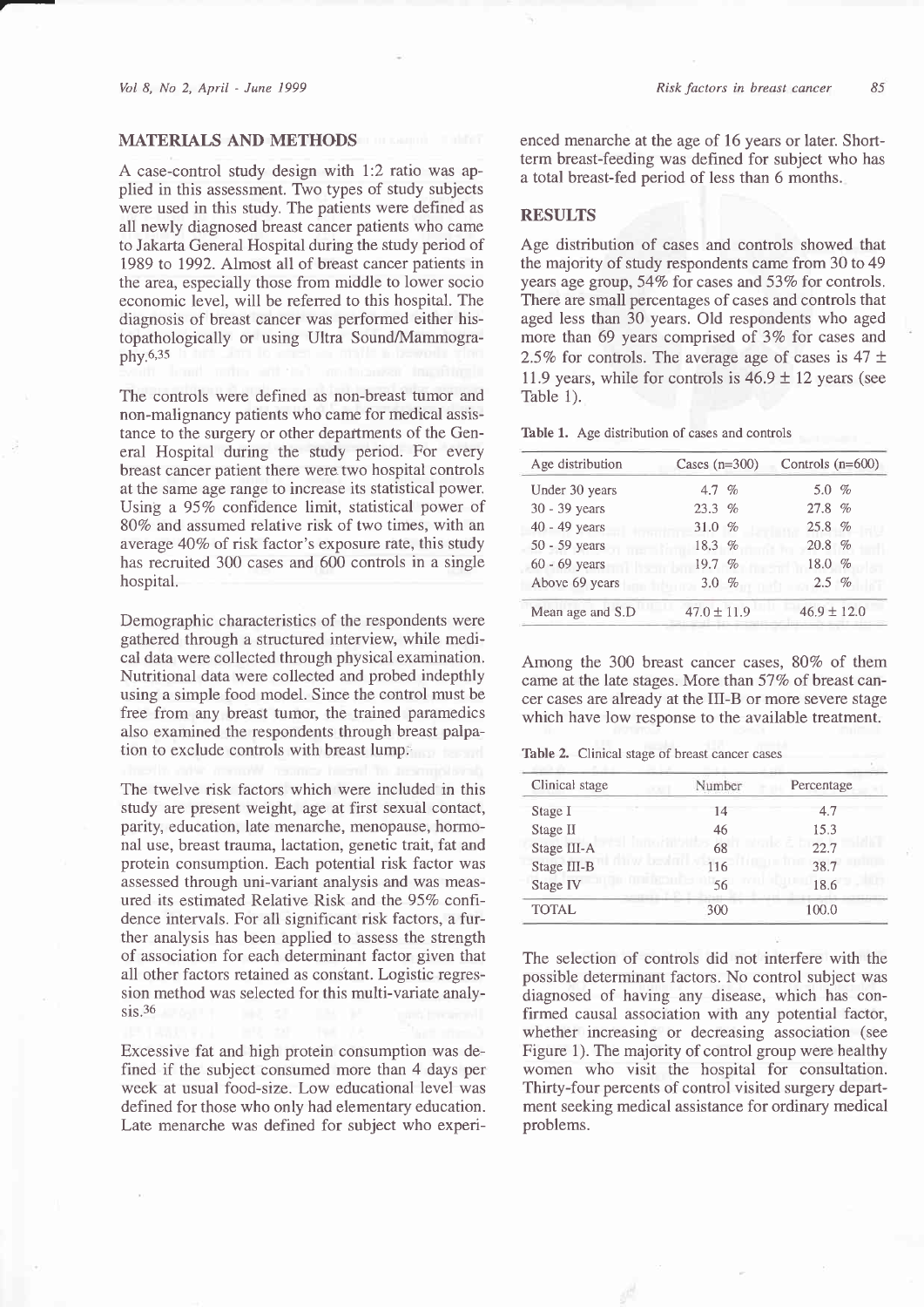

Figure 1. Clinical diagnosis of controls

Uni-variant analysis of determinant factors showed that only six of them have significant role on the development of breast cancer and need further analysis. Table 3 shows that present weight and the age at first sexual contact did not have significant correlation with the development of breast.

Table 3. Body weight and age of sexual activity compared between breast cancer cases and controls

| Factors                    | Cases |      | Controls | р    |       |
|----------------------------|-------|------|----------|------|-------|
|                            | Mean  | SD   | Mean     | SD   |       |
| Weight                     | 50.5  | 14.2 | 51.0     | 14.2 | 0.569 |
| 1 <sup>st</sup> sexual age | 19.7  | 4.6  | 19.9     | 3.9  | 0.578 |

Tables 4 and 5 show that educational level and parity status were not significantly linked with breast cancer risk, eventhough low or no education appeared to increase the risk by 1.18 and 1.24 times.

Table 4. Impact of educational level to breast cancer

| <b>Education</b> level | Cases | Control | <b>OR</b>         | Breast trauma |      | 26 274  | 28      | 572 |
|------------------------|-------|---------|-------------------|---------------|------|---------|---------|-----|
|                        |       |         |                   | Menopause     |      | 163 137 | 271     | 329 |
| Middle education       | 114   | 256     |                   | Hormonal drug |      | 38 262  | 52.     | 548 |
| Low education          | 108   | 195     | $1.24(0.90-1.72)$ | Genetic trait |      | 53 247  | 92.     | 508 |
| No education           | 78    | 149     | $1.18(0.83-1.67)$ | Excessive fat | 97   | -203    | 118     | 482 |
| Total                  | 300   | 600     |                   | High Protein  | 193. | 107     | 342 258 |     |
|                        |       |         |                   |               |      |         |         |     |

Table 5. Impact of parity status to breast cancer

| Parity status  | Cases | Control | <b>OR</b>              |
|----------------|-------|---------|------------------------|
| No parity      | 43    | 84      |                        |
| $1 - 3$ parity | 134   | 256     | $1.02$ $(0.67 - 1.56)$ |
| $4 +$ parity   | 123   | 260     | $0.92$ $(0.60-1.41)$   |
| Total          | 300   | 600     |                        |

Table 6 shows an association between lactation and breast cancer. Those women who never breast-fed only showed a slight increase of risk, but it is not <sup>a</sup> significant association. On the other hand, those women who breast fed for less than 6 months significantly experienced a 2.6 times risk.

Table 6. Impact of breast-feeding to breast cancer

| Breast-feeding | Cases | Control | OR                |
|----------------|-------|---------|-------------------|
| Long period    | 231   | 490     |                   |
| Short period   | 16    | 13      | $2.61(1.27-5.38)$ |
| Never brestfed | 53    | 96      | $1.17(0.80-1.68)$ |
| Total          | 300   | 600     |                   |

Table 7 shows that hormonal drug use such as contraceptive methods appeared to affect the development of breast cancer. There was no significant relationship of genetic trait with this kind of malignancy. Late menarche has the second strongest causal relationship with a relative risk of 2.3 times just behind short-term breast-feeding. The experience of physical breast trauma also shows significant impact on the development of breast cancer. Women who already are menopause or those who consumed excessive fatty food and high protein diet show higher risk of developing breast cancer compared to average women.

Table 7. Impact of other factors to breast cancer

| Factors              | Cases |     |     | Control | OR                  |
|----------------------|-------|-----|-----|---------|---------------------|
|                      | $^+$  |     | ÷   |         |                     |
| Late menarche        | 67.   | 233 |     | 66 534  | $2.33(1.60-3.38)$   |
| <b>Breast trauma</b> | 26    | 274 | 28  | 572     | $1.94(1.12-3.37)$   |
| Menopause            | 163   | 137 | 271 | 329     | $1.44(1.09-1.91)$   |
| Hormonal drug        | 38    | 262 |     | 52 548  | $1.53(0.98-2.38)$   |
| Genetic trait        | 53    | 247 | 92  | - 508   | $1.19(0.82 - 1.72)$ |
| <b>Excessive</b> fat | 97    | 203 | 118 | 482     | 1.95 (1.42-2.67)    |
| <b>High Protein</b>  | 193   | 107 |     | 342 258 | $1.36(1.02 - 1.81)$ |
|                      |       |     |     |         |                     |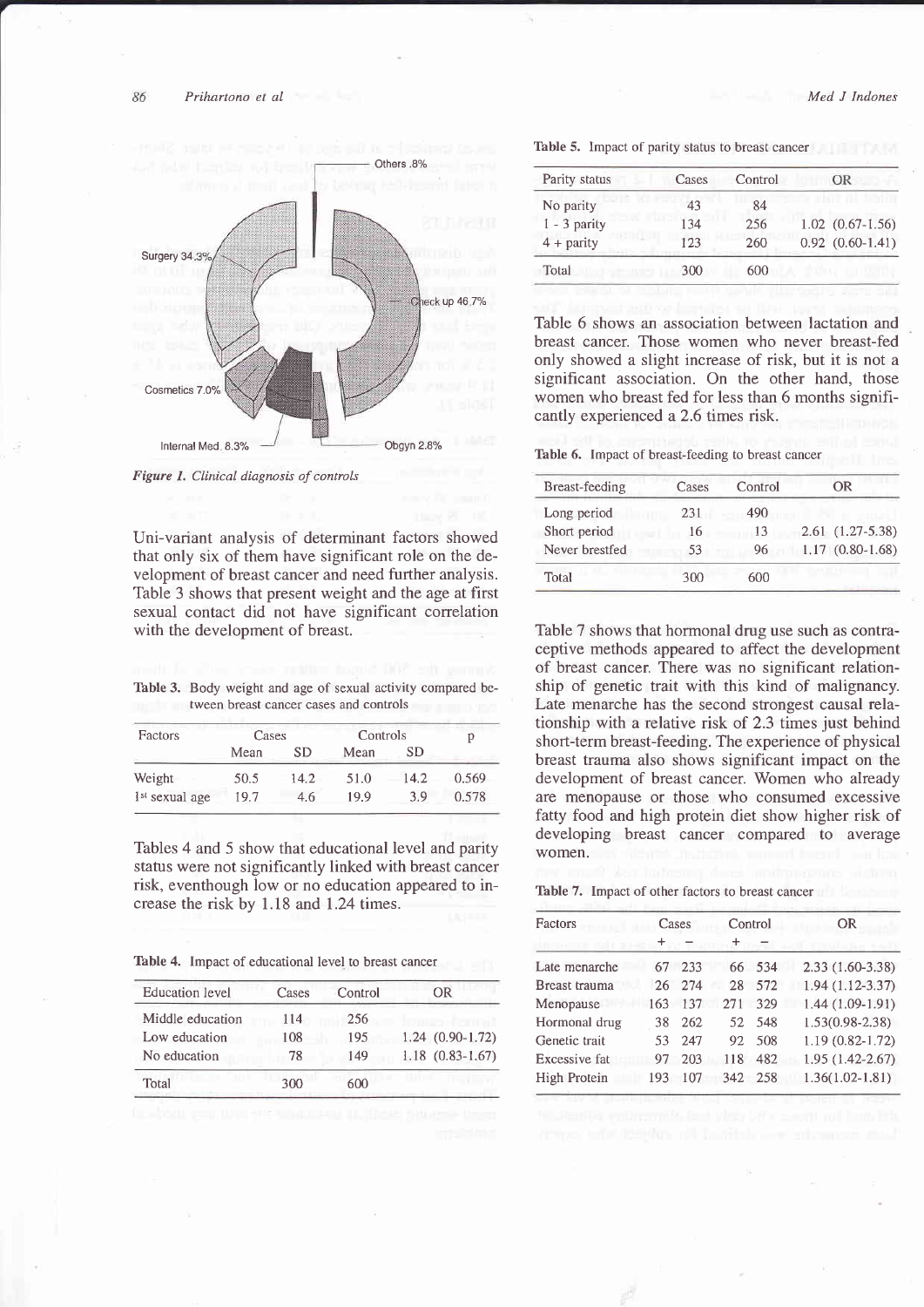When logistic regression analysis method was applied for the six significant risk factors, high protein consumption did not show real impact on breast cancer. By keeping other risk factors constant, the causal relationship of high protein diet diminished. Late menarche, breast trauma, menopause remained as significant as short-term lactation and consumption of excessive fat.

|  |  |  |  |  | Table 8. Estimated Relative Risk of determinant fa .ors |  |  |
|--|--|--|--|--|---------------------------------------------------------|--|--|
|--|--|--|--|--|---------------------------------------------------------|--|--|

| Factors         | Uni-variant            | Multi-variant     |  |  |
|-----------------|------------------------|-------------------|--|--|
| Late menarche   | 2.33 (1.60-3.38)       | $2.35(1.60-3.44)$ |  |  |
| Breast trauma   | $1.94(1.12-3.37)$      | 1.98 (1.12-3.49)  |  |  |
| Menopause       | $1.44(1.09-1.91)$      | $1.54(1.15-2.05)$ |  |  |
| Short lactation | 2.61 (1.27-5.38)       | 2.21 (1.02-4.78)  |  |  |
| Excessive fat   | $1.95(1.42-2.67)$      | 1.81 (1.30-2.52)  |  |  |
| High protein    | $1.36$ $(1.02 - 1.81)$ | $1.24(0.91-1.67)$ |  |  |

# DISCUSSION

As one of the most prevalent female malignancies in the world, there were many researches have been conducted on breast cancer. Long list of confirmed determinant factors have been revealed through series of worldwide efforts of researchers. These determinant factors can be classified into two categories, namely precipitating factors and protecting factors. 4l- 43

This case control study has been conducted to confirm causal relationship of twelve important determinant factor\s with the development of breast cancer among Indonesian women. Unlike women in the developed countries, the Indonesian women tend to differ in many aspects such as genetically, physically, culturally, and socio economically.42 - 48 These differences have affected also the way of known determinant factors in influencing the development of breast cancer.

Uni-variant statistical analysis showed that body weight and age at the first sexual contact do not have any impact on the development of breast cancer among Indonesian women. The average body weight among the Indonesian women tends to be much less compared to women in the developed countries.4s,46 Obesity, which is related to excessive fat accumulation, has not been found to be significant factor in this study.

The education level, parity status, hormonal drug use and genetic trait did not show any effect on the de-

velopment of breast cancer among Indonesian women. Calculation of Odds Ratio and its 95% confidence interval showed that these variables need not to be pursued further in a multi-variant analysis. Unlike previous allegation, the use of hormonal drugs such as contraceptive methods did not affect this malignancy. Other variables such as excessive fat or protein consumption, menopause status, late menarche, short-term lactation, and breast trauma gave Odds Ratio which significantly higher than one and need to be included in the logistic regression analysis.

Excessive fat consumption, menopause, late menarche, short-term lactation, and breast physical trauma show constant high risk of developing breast cancer. The level of Odds Ratio of these constant factors did not differ significantly after multi-variant analysis. On the other hand, excessive protein consumption diminishes its influence after being controlled by other determinant factors. This finding showed that actually protein consumption does not affect the development of breast cancer, but it tend to blend with high fat consumption.

Many previous studies gave strong evidences of long-term breast-feeding as protecting factor of breast cancer.<sup>25-33</sup> In this study, long-term lactation of more than 6 months did not show enough significant reduction of risk. On the other hand, short-term lactation has raised the risk significantly compared to those who breast-fed longer. The theory of premature braking of endogenous hormonal factors was assumed to have effect in this situation. Once the baby has sucked the papillae and induced active production of hormonal, the process can not be reversed drastically. The mammary gland cells that have been forced to produce milk by this hormone, needs time in adjusting themselves when the mother start to wean the baby. If this induction was stopped abruptly, the endogenous impact is very great and creates the uncontrolled proliferation of mammary gland cells.

In short, this study revealed the following major findings. a) The majority of hospitalized breast cancer cases in Indonesia were on the late stages, b) The study has identified precipitating risk factors such as late menarche, breast trauma, excessive fat consurnption, and menopause, c) The early weaning process tend to precipitate breast cancer development.

### Acknowledgments

The authors like to thank to the nurses, Ms. Ros and Emi, and public health nurses, Ms. July and Ms. Er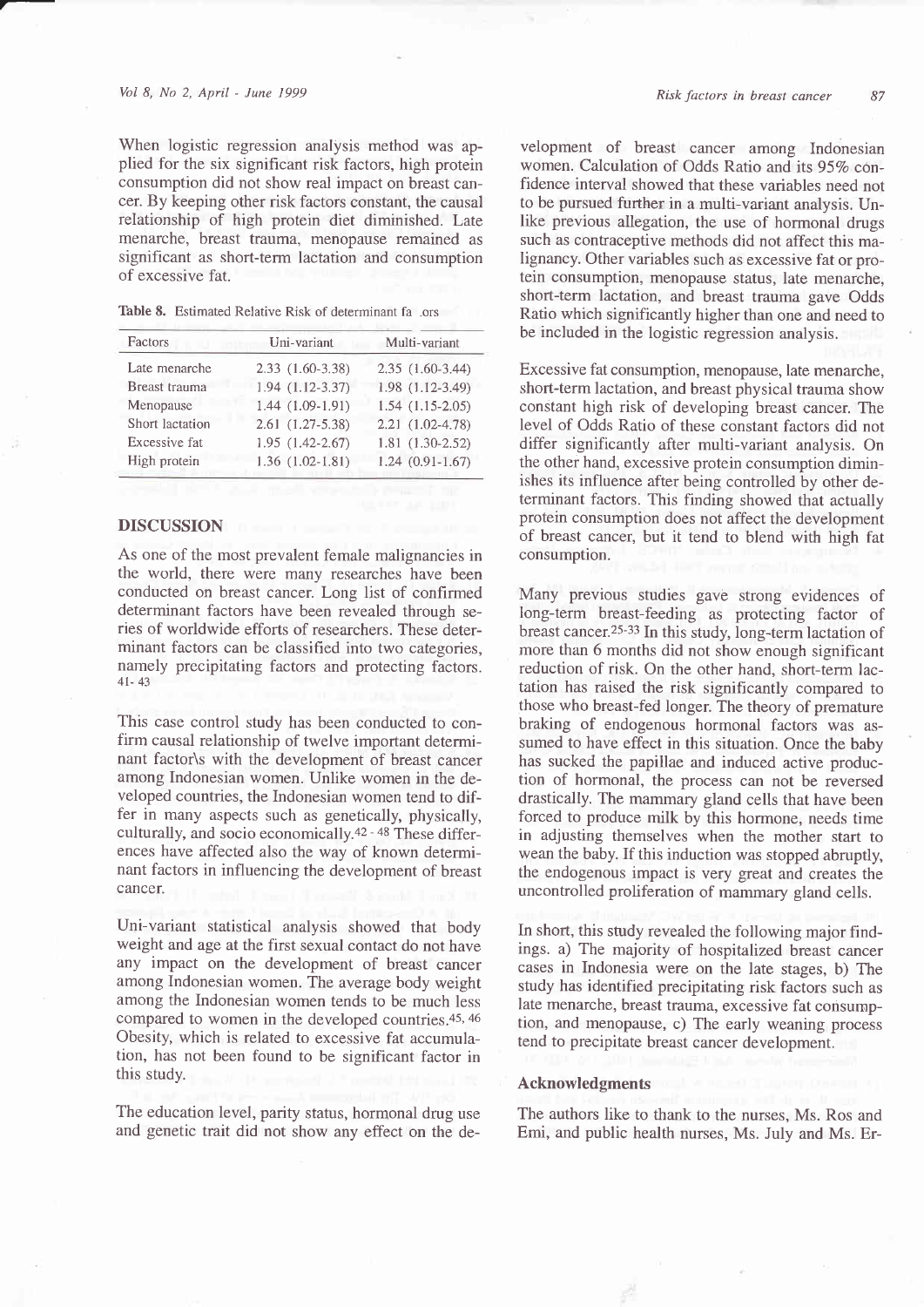$88$ 

Prihartono et al

laini for excellent epidemiological data collection. We are also indebted to SDP staffs for helping in data processing. This work was supported by the Ministry of Education, Science, Sports and Culture of Japanese Government, Grants No. 01042007, 04042013 and 06042006; and was partially supported by the Indonesian Cancer Foundation. This collaborative study was a part of Special Cancer Research project in Monbusho International Scientific Research Program, with the approval of the Dean, Faculty of Medicine, University of Indonesia, No. 43831PT02.H4. FK/E/S8.

#### **REFERENCES**

- l. Research and Development Center, MOH. Indonesian National House hold Survey 1986. Jakarta, 1987.
- 2. Demographic Study Center, NFPCB. Indonesian Demographic and Health Survey 1991. Jakarta,1992.
- 3. Research and Development Center, MOH. Indonesian National House hold Survey 1992. Jakarta, 1993.
- 4. Demographic Study Center, NFPCB. Indonesian Demographic and Health Survey 1994. Jakarta, 1995.
- 5, Cornain S, Mangunkusumo R, Prihartono J, Nasar IM. Ten most frequent cancer in Indonesia: Pathological based cancer registry data of 1988-1992. In: Cancer Registry in Indonesia. National Cancer Registry Center, Jkt Coordinating Board, 1997.
- 6. Tjindarbumi D. Management and Results of Operable Breast Cancer in several Hospitals in Jakarta: A l0 year Survival Rate Observation. Indon J Oncol 1991; 2: 147-60.
- 7. Brownson RC, Blackwell CW, Pearson DK, Reynolds RD, Richens JW, Papermaster BW. Risk of Breast Cancer in Relation to Cigarette Smoking. Arch Intern Med, 1988; 148: 140-4.
- 8. Chu SY, Lee NC, Wingo PA, Webster LA. Alcohol Consumption and the Risk of Breast Cancer. Am J Epidemiol. 1989, 130 : 867-77.
- 9. Chu SY, Stroup NE, Wingo PA, Lee NC, Peterson HB, Gwinn ML, et al. Cigarette Smoking and the Risk of Breast Cancer. Am J Epidemiol, 1990; l3l:244-53.
- 10. Ferraroni M, Decarli A, Willet WC, Marubini E. Alcohol and Breast Cancer Risk: A Case-control Study trom Northern Italy. Int J Epidemiol, 1991;20:859-64.
- ll. Field NA, Baptiste MS, Nasca PC, Metzger BB. Cigarette Smoking and Breast Cancer. Int J Epidemiol, 1992; 21: 842-8.
- 12. Gapstur SM, Potter JD, Sellers TA, Folsom AR. Increased Risk of Breast Cancer With Alcohol Consumption in Post-Menopausal Women. Am J Epidemiol, 1992;136: I22I-3I.
- 13. Howe G, Rohan T, Decarli A, Iscovich J, Kaldor J, Katsouyanni K, et al. The Association Between Alcohol and Breast Cancer Risk: Evidence from the Combined Analysis of six Dietary Case-control Studies. Int J Cancer, 1991; 47: 707-10.
- 14, Kato I, Torminaga S, Terao C. Alcohol Consumption and Cancers of Hormone-Related Organs in Females. Jpn I Clin Oncol, 1989; 19: 202-7.
- 15. London SJ, Colditz GA, Stampfer MJ, Willet WC, Rosner BA, Speizer FE. Prospective Study of Smoking and the Risk of Breast Cancer. J Natl Cancer Inst, 1989; 81: 1625-31.
- 16. Meara J, McPherson K, Roberts M, Jones L, Vessey M. Alcohol, Cigarette Smoking and Breast Cancer. Br J Cancer, 1989; 60: 70-3.
- 17. Nasca PC, Baptiste MS, Field NA, Metzger BB, Black M, Kwon S, et al. An Epidemiological Case-control Study of Breast Cancer and Alcohol Consumption. Int J Epidemiol, 1990; 19:532-8.
- 18. Segala C, Gerber M, Richardson S. The Pattern of Risk Factors for Breast Cancer in a Southern France Population: Interest for a Stratified Analysis by Age at Diagnosis. Br J Cancer, l99l;64:919-25.
- 19. Simon MS, Carman W, Wolfe R, Schottenfeld D. Alcohol Consumption and the Risk of Breast Cancer: A Report from the Tecumeh Community Health Study. J Clin Epidemiol, l99l: 44: 755-61.
- 20. Richardson S, de Vincenzi I, Pujol H, Gerber M. Alcohol Consumption in a Case-control Study of Breast Cancer in Southern France. Int J Cancer, 1989; 44: 84-9.
- 21. Rohan TE, Baron JA. Cigarette Smoking and Breast Cancer. Am J Epidemiol, 1989; 129: 36-42.
- 22. Rosenberg L, Palmer JR, Miller DR, Clarke EA, Shapiro S. A Case-control Study of Alcoholic Beverage Consumption and Breast Cancer. Am J Epidemiol, 1990; l3l: 6-14.
- 23. Schatzkin A, Carter Cl, Green SB, Kreger BE, Splansky GL, Anderson KM, et al. Is Alcohol Consumption Related to Breast Cancer? Results from the Framingham Heart Study. J Natl Cancer Inst, 1989; 81: 3l-5.
- 24. Schechter MT, Miller AB, Howe GR, Bainer CJ, Craib KJ, Wall C. Cigarette Smoking and Breast Cancer: Case-control Studies of Prevalence and Incidence Cancer in the Canadian National Breast Screening Study. Am J Epidemiol, 1989; l3O:213-20.
- 25. Ewertz M, Duffy SW. Risk of Breast Cancer in Relation to Reproductive Factors in Denmark. Br J Cancer, 1988; 58: 99- 104.
- 26. Kato I, Miura S, Kasumi F, Iwase T, Tashiro H, Fujita Y, et al. A Case-control Study of Breast Cancer Among Japanese Women: With Special Reference to Family History and Reproductive and Dietary Factors. Breast Cancer Res Treat, 1992;24: 5l-9.
- 27. Kvale G, Heuch I. Menstrual Factors and Breast Cancer Risk. Cancer. 1988,62 : 1625-31.
- 28. la Vecchia C, Negri E, Franceschi S, Parazizini F. Longterm Impact of Reproductive Factors on Cancer Risk. Int J Cancer, 1993;53:215-9.
- 29. Layde PM, Webster LA, Baughman AL, Wingo PA, Rubin GL, Ory HW The Indepéndent Associations of Parity, Age at First Fullterm Pregnancy, and Duration of Breast-feeding With the Risk of Breast Cancer. J Clin Epidemiol, 1989; 42: 963-73.